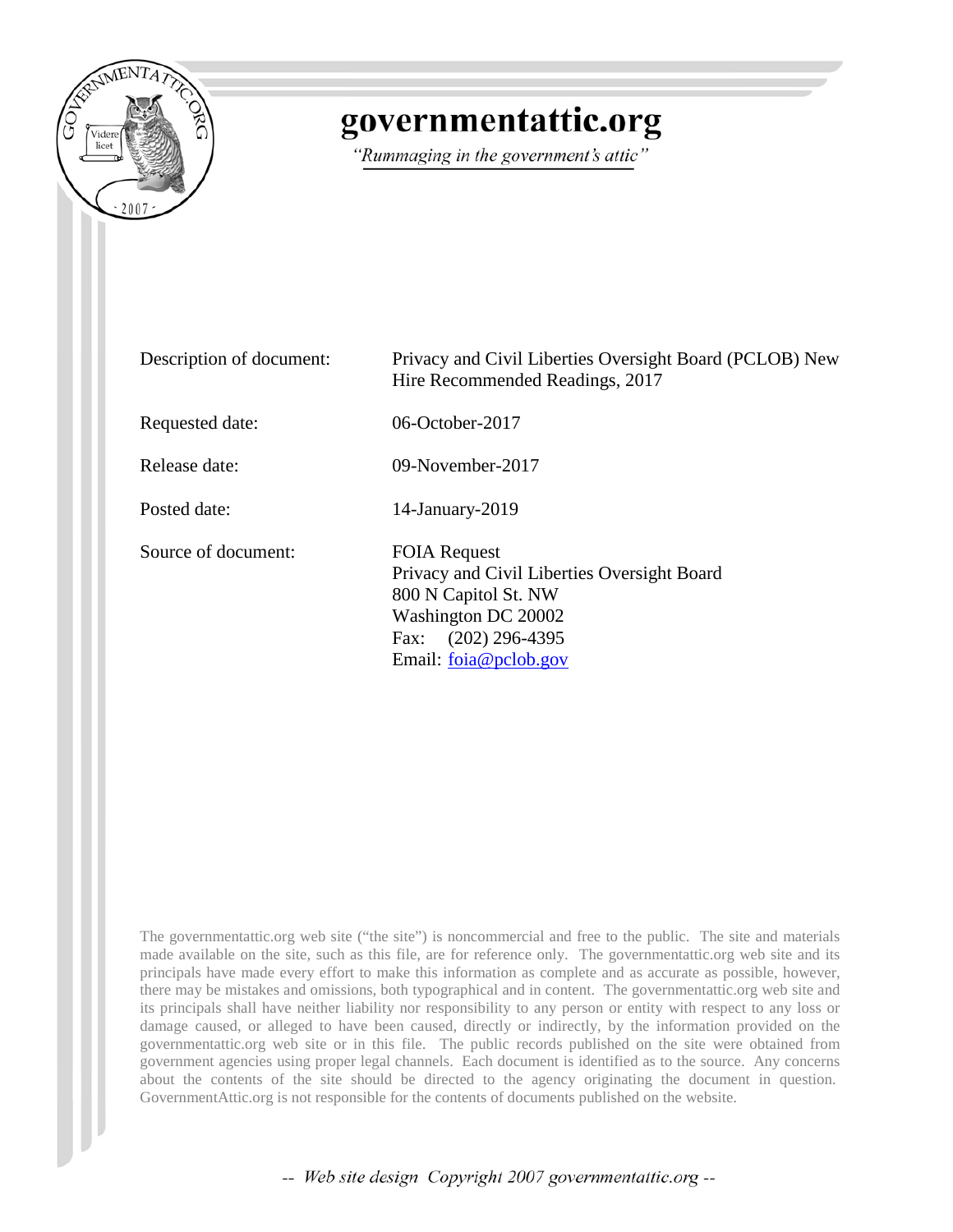

November 9, 2017

Re: PCLOB FOIA 2017-041

This letter responds to your Freedom of Information Act ("FOIA") request dated October 6, 2017 and received by PCLOB on October 18, 2017, in which you seek a copy of the "listing of New Hire Recommended Reading on the internal O drive at O:\Library – New Hire." The requested listing is attached.

You may contact me or the PCLOB's FOIA Public Liaison Eric Broxmeyer at (202) 331-1986 or foia@pclob.gov for further assistance and to discuss any aspect of your request. Additionally, you may contact the Office of Government Information Services ("OGIS") at the National Archives and Records Administration ("NARA") to inquire about the FOIA mediation services they offer. The contact information for OGIS is Office of Government Information Services, National Archives and Records Administration, 8601 Adelphi Road-OGIS, College Park, Maryland 20740-6001; email at ogis@nara.gov; telephone at 202-741-5770; toll free at 1-877-684-6448; or facsimile at 202-741-5769.

If you are not satisfied with my response to this request, you may administratively appeal by writing to the PCLOB Freedom of Information Act Appeal Authority, at MS2 Room 2C104, Washington, DC 20511, or you may submit an appeal via email to foia@pclob.gov. Your appeal must be postmarked or electronically transmitted within ninety calendar days from the date of this letter.

Sincerely,

Annan Mortensen Acting Freedom of Information Act Officer Attorney-Advisor (202) 296-2706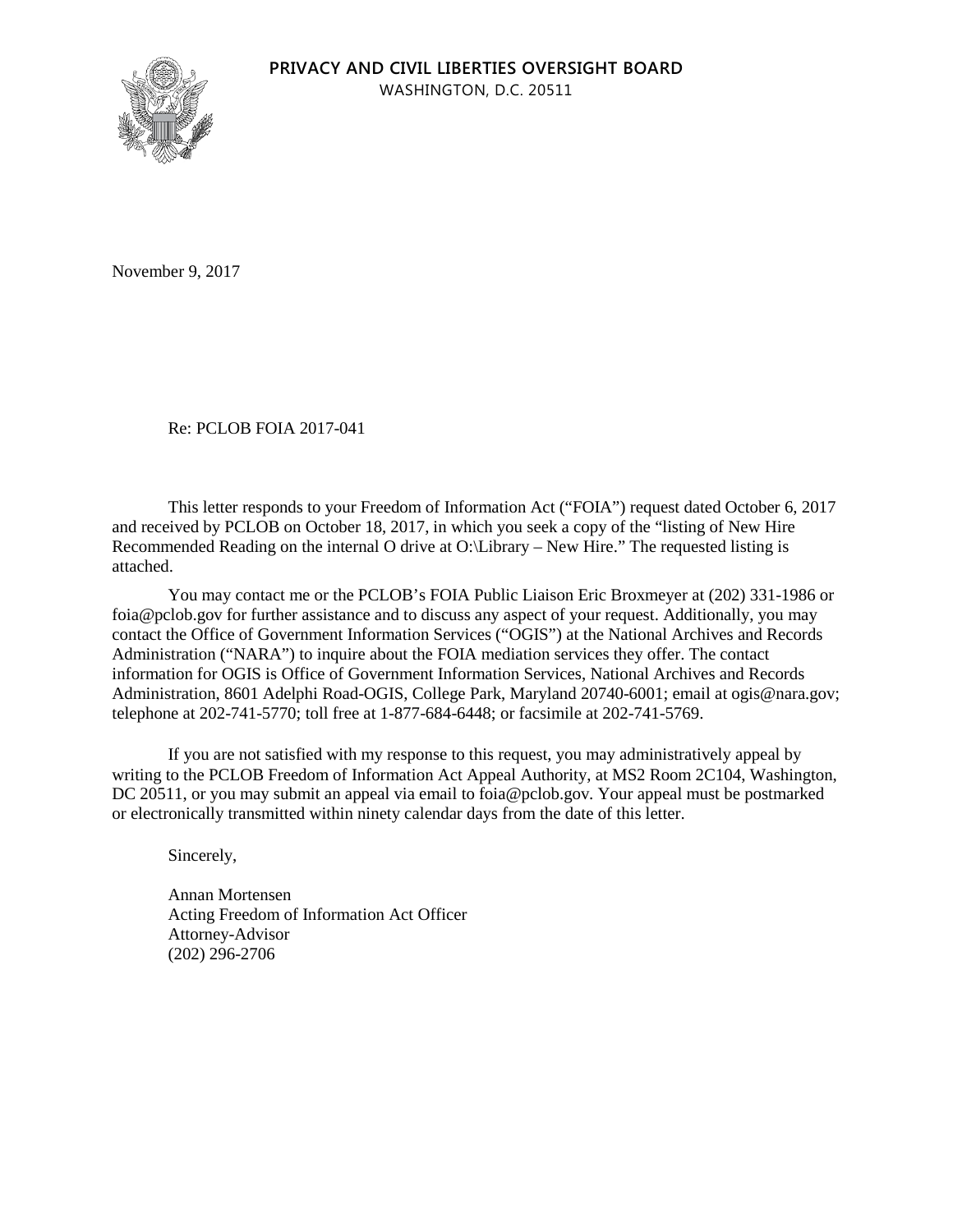

## **PRIVACY & CIVIL LIBERTIES OVERSIGHT BOARD**

## **New Hire Recommended Readings**

The Privacy and Civil Liberties Oversight Board is an independent, bipartisan agency within the executive branch established by the Implementing Recommendations of the 9/11 Commission Act of 2007 ("9/11 Commission Act"). The Board's mission is to ensure that the executive branch's efforts to protect the nation from terrorism are balanced with the need to protect privacy and civil liberties.

The following is a list of counterterrorism and privacy/civil liberties related reports, intended for use by PCLOB new hires.

- **Office of the Director of National Intelligence:** *"The Principles of Intelligence Transparency for the Intelligence Community"* **https://fas.org/irp/eprint/ic-trans.pdf**  The Principles of Intelligence Transparency for the Intelligence Community ("IC") facilitate IC decisions on making information publicly available in a manner that enhances public understanding of intelligence activities, while continuing to protect information when disclosure would harm national security.
- **Adam Klein, Michèle Flournoy, and Richard Fontaine: Center for a New American Security: "***Surveillance Policy: A Pragmatic Agenda for 2017 And Beyond***" https://www.cnas.org/events/surveillance-policy-a-pragmatic-agenda-for-2017 and-beyond**

This policy provides information on the key issues in surveillance policy facing the incoming administration and Congress. Questions discussed include: How should the new administration approach the reauthorization of Section 702? Should the new administration press for decryption legislation or seek to de-escalate the encryption controversy? How can the new administration address enduring transatlantic fissures over surveillance policy, particularly in light of pending judicial challenges to the new Privacy Shield agreement? How can surveillance decisions better account for outside equities, including cybersecurity and the technology industry's international competitiveness?

 **The National Academies Press: "***Protecting Individual Privacy in the Struggle against Terrorists: A Framework for Program Assessment"* **https://doi.org/10.17226/12452**

All U.S. agencies with counterterrorism programs that collect or "mine" personal data such as phone records or Web sites visited—should evaluate the programs' effectiveness, lawfulness, and impact on privacy. Agencies can use a framework to evaluate such information-based programs, both classified and unclassified. The book urges Congress to re-examine existing privacy law to assess how to protect privacy in current and future programs and recommends that any individuals harmed by violations of privacy receive a meaningful form of redress.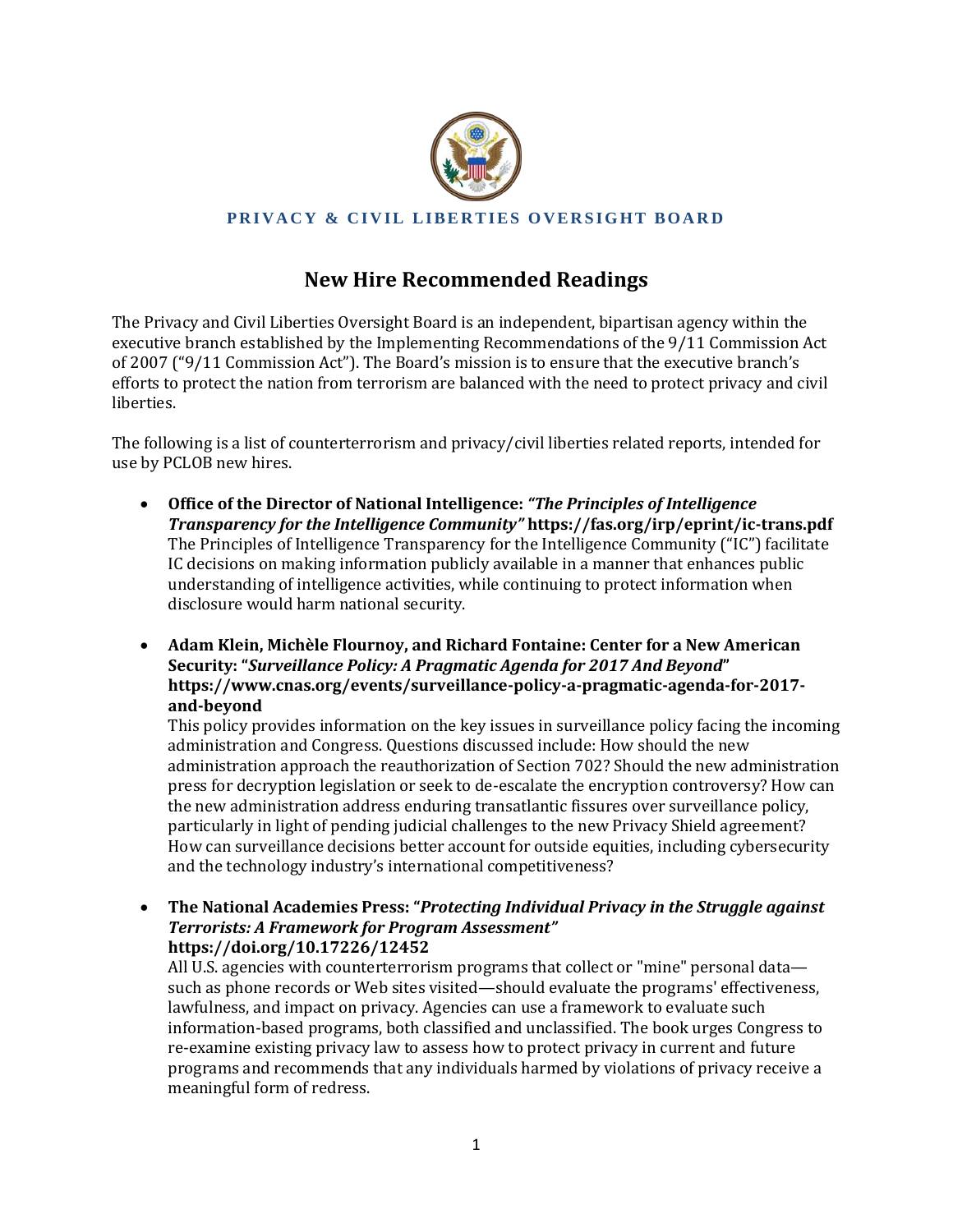**Rachel Levinson-Waldman: Brennan Center for Justice at New York University School of Law: "***What the Government Does With Americans' Data***" https://www.brennancenter.org/publication/what-government-does-americansdata**

The Brennan Center takes a comprehensive look at the multiple ways U.S. intelligence agencies collect, share, and store data on average Americans. The report, which surveys five intelligence agencies, finds that non-terrorism related data can be kept for up to 75 years or more, clogging national security databases and creating opportunities for abuse, and recommends multiple reforms that seek to tighten control over the government's handling of Americans' information.

- **Nick Adams, Ted Nordhaus and Michael Shellenberger: Breakthrough Institute: "***Counterterrorism Since 9/11: Evaluating the Efficacy of Controversial Tactics"* **https://thebreakthrough.org/images/pdfs/CCT\_Report\_revised-3-31-11a.pdf** In the wake of 9/11, the U.S. government employed several new counterterrorism tactics. The tactics included interrogation, preventative detention, expanded use of secret surveillance without warrants, ethnic/religious profiling, the collection and mining of domestic data, and the prosecution of terror suspects in military tribunals. While there has been great debate over these measures, there has been significantly less attention dedicated to evaluating whether the tactics work to prevent terrorism. Even so, people on both sides of the security v. morality/legality debate make assumptions about the efficacy of various counterterrorism measures.
- **Business Executives for National Security: "***Domestic Security: Confronting a Changing Threat to Ensure Public Safety and Civil Liberties***" https://www.bens.org/file/CounterterrorismReport.pdf**

This report assesses whether the many reforms enacted after the September 11, 2001 terror attacks are still effective at confronting a changing terrorist threat. This report also addresses the lack of an enterprise-wide concept at the federal level for U.S. law enforcement and intelligence agencies operations.

 **Gina Marie Stevens and Charles Doyle: Congressional Research Service: "***Privacy: An Overview of Federal Statutes Governing Wiretapping and Electronic Eavesdropping"* **https://digital.library.unt.edu/ark:/67531/metacrs10538/m1/1/high\_res\_d/98- 326\_2008Sep02.pdf**

This report provides an overview of federal law governing wiretapping and electronic eavesdropping. It also appends citations to state law in the area and contains a bibliography of legal commentary as well as the text of the Electronic Communications Privacy Act ("ECPA") and the Foreign Intelligence Surveillance Act ("FISA").

- **Richard M. Thompson II: Congressional Research Service: "***The Fourth Amendment Third-Party Doctrine"* **https://fas.org/sgp/crs/misc/R43586.pdf** This report explores the third-party doctrine, including its historical background, its legal and practical foundations, and its present and future applications. The report includes arguments that support, as well as criticize the third-party doctrine.
- **Jane Chong: Lawfare: "***E.O. 12333 Raw SIGINT Availability Procedure: A Quick and Dirty Summary"* **https://lawfareblog.com/eo-12333-raw-sigint-availabilityprocedures-quick-and-dirty-summary**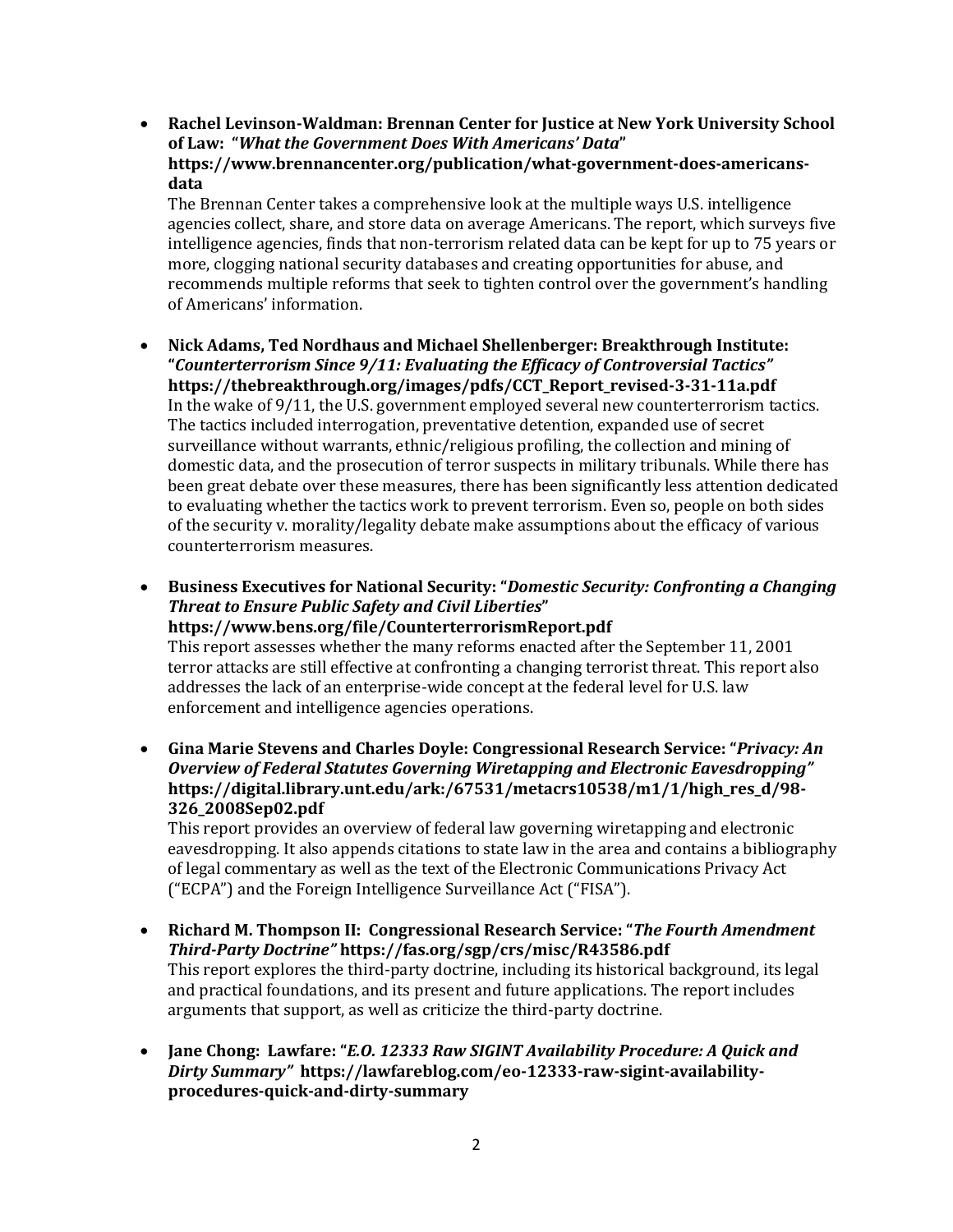This is a description of the 10 actions outlining the procedures IC elements must follow when requesting, protecting, processing, retaining, disseminating, overseeing, and utilizing raw SIGINT. Raw SIGINT is "signals intelligence and associated data that has not been evaluated for foreign intelligence purposes and/or minimized."

- **The Constitution Project's Liberty and Security Committee:** *"The Case for a FISA "Special Advocate"* **http://www.constitutionproject.org/wpcontent/uploads/2014/05/The-Case-for-a-FISA-Special-Advocate\_FINAL.pdf** Edward Snowden's disclosures prompted a public debate over the proper scope of the government's surveillance authorities—and the efficacy of the largely secret oversight and accountability mechanisms Congress has designed to oversee them. Although reasonable minds continue to differ as to the necessity for—and desirability of—specific reforms, one of the more common themes of these discussions was the possibility of creating some kind of "special advocate," a security-cleared lawyer or group of lawyers to argue against the government in adversarial proceedings before the Foreign Intelligence Surveillance Court ("FISC"), the court charged with overseeing government surveillance undertaken pursuant to FISA.
- **Ars Technica:** *"America's Most Secretive Court Invites its First Outsider"* **https://arstechnica.com/tech-policy/2015/09/americas-most-secretive-courtinvites-its-first-outsider**

In September 2015, the FISC appointed Preston Burton, a well-known Washington, DC lawyer, to be the first of a total of five amici curiae—friends of the court—who will act as a sort of ombudsman or public advocate at the =FISC.

- **Office of the Director of National Intelligence:** *"Statistical Transparency Report Regarding Use of National Security Authorities for Calendar Year 2016"* **https://www.dni.gov/files/icotr/ic\_transparecy\_report\_cy2016\_5\_2\_17.pdf** In June 2013, President Obama directed the IC to declassify and make public as much information as possible about certain sensitive U.S. government surveillance programs while protecting sensitive classified intelligence and national security information. Since then, the Director of National Intelligence ("DNI") has declassified and authorized the public release of thousands of pages of documents relating to the use of critical national security authorities. In addition to declassifying and publicly releasing these documents, the DNI and the IC have published four reports regarding these authorities. The most current report was issued in April 2017, and it provides the statistics relating to the use of critical national security authorities for the calendar year 2016.
- **Brennan Center for Justice at New York University School of Law: "***NO to DHS Social Media Password Requirement"* **https://www.brennancenter.org/analysis/brennancenter-condemns-dhs-proposal-collect-social-media-passwords** The Brennan Center joined a coalition of civil liberties organizations, trade associations, and experts in condemning a Department of Homeland Security proposal to collect social media passwords from non-citizens as a condition for entrance to the United States.
- **Elizabeth Goitein: Brennan Center for Justice at New York University School of Law***: "The New Era of Secret Law"*  **https://www.brennancenter.org/sites/default/files/publications/The\_New\_Era\_of\_S ecret\_Law.pdf**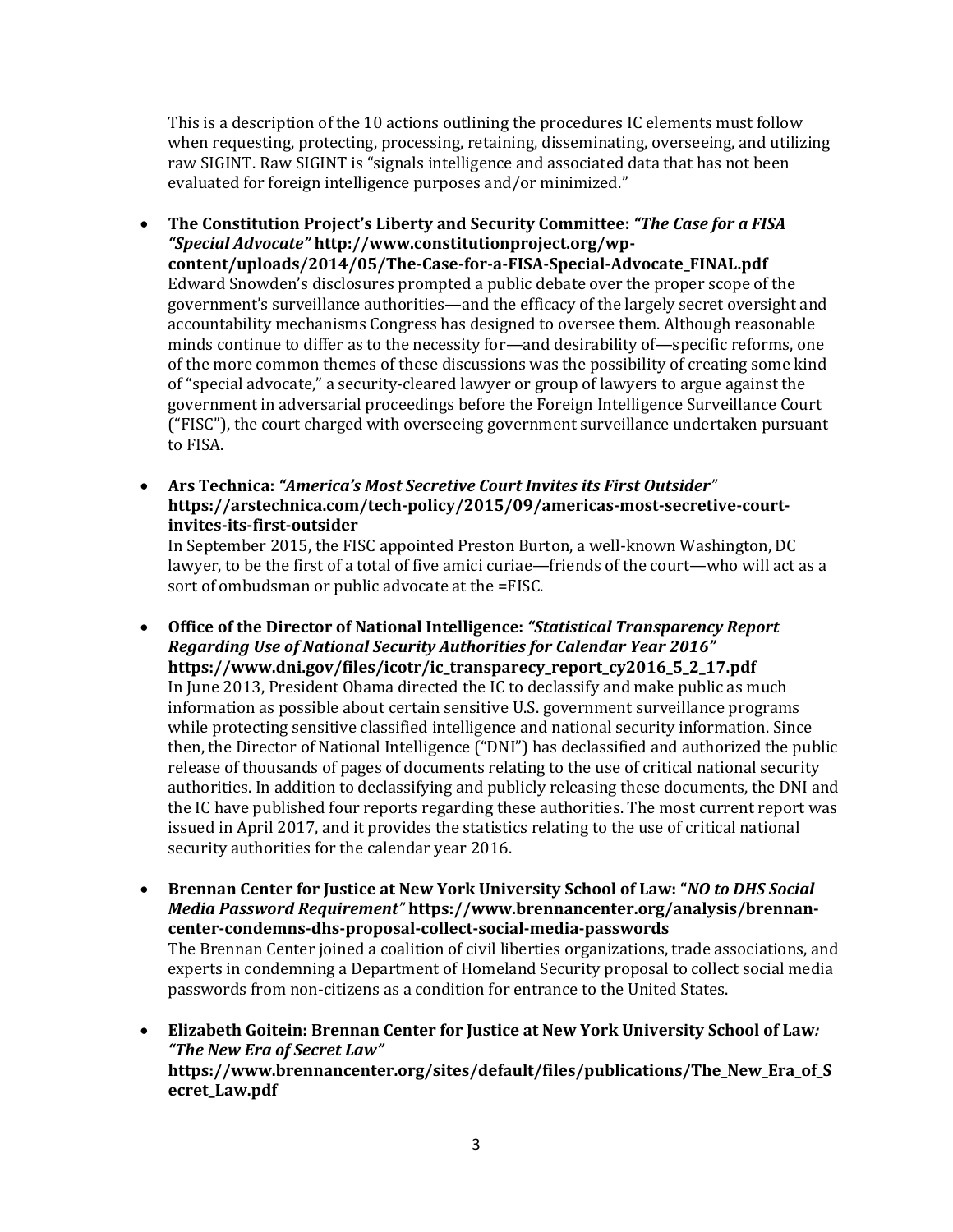This document provides information about a growing body of "secret law" enacted without public scrutiny or Congressional input. It provides information about what constitutes secret law, its history, its legal and practical implications, and the differences between secret law and secret implementation, and the implication of the use of "secret laws" on the United States democracy.

- **National Security Agency, Civil Liberties and Privacy Office***: "NSA's Implementation of Foreign Intelligence Surveillance Act Section 702 (April 16, 2017)"*  **https://fas.org/irp/nsa/clpo-702.pdf***-* This report was prepared by the National Security Agency ("NSA") Civil Liberties and Privacy Office as part of its responsibilities to enhance communications and transparency with the public and stakeholders. The intent of this paper is to help build a common understanding that can serve as a foundation for future discussions about the existing civil liberties and privacy protections while protecting the nation from terrorism.
- **Jack Goldsmith: Hoover Institute: "***A Partial Defense of the Front-Page Rule"* **http://www.hoover.org/research/partial-defense-front-page-rule**

The essay analyzes the rule that states that the U.S. government should not engage in any secret, covert, or clandestine activity if it could not persuade the American people of the necessity and wisdom of such activities, were they to learn of them as the result of a leak or other disclosure. The corollary of that rule is that if a foreign government's likely negative reaction to a revealed collection effort would outweigh the value of the information likely to be obtained, then the collection should not be done either. This analysis is limited to "communications intelligence that takes place in the homeland or that affects US persons abroad."

 **EUROPEAN COMMISSION:** *"European Commission launches EU-U.S. Privacy Shield: stronger protection for transatlantic data flows"*

**http://europa.eu/rapid/press-release\_IP-16-2461\_en.htm** 

The EU-U.S. Privacy Shield is a robust new system to protect the personal data of Europeans and ensure legal certainty for businesses. It brings stronger data protection standards that are better enforced, safeguards on government access, and easier redress for individuals in case of complaints. The goal of the new framework is to restore the trust of consumers when their data is transferred across the Atlantic.

 **EUROPEAN COMMISSION:** *"EU-U.S. Privacy Shield Fact Sheet"* **http://ec.europa.eu/justice/data-protection/files/factsheets/factsheet\_euus\_privacy\_shield\_en.pdf**

This document provides a short summary of the EU and U.S. Privacy Shield agreement.

 **EUROPEAN COMMISSION:** *"ANNEXES to the Commission Implementing Decision pursuant to Directive 95/46/EC of the European Parliament and of the Council on the adequacy of the protection provided by the EU-U.S. Privacy Shield"* **http://ec.europa.eu/justice/data-protection/files/privacy-shield-adequacydecision\_en.pdf**

This document provides includes Seven Annexes to the Commission Implementing Decision pursuant to Directive 95/46/EC of the European Parliament and of the Council on the adequacy of the protection provided by the EU-U.S. Privacy Shield. The annexes include: ANNEX I Letter from U.S. Secretary of Commerce Penny Pritzker; ANNEX II EU-U.S. Privacy Shield Framework Principles Issued by the U.S. Department of Commerce; ANNEX III Letter